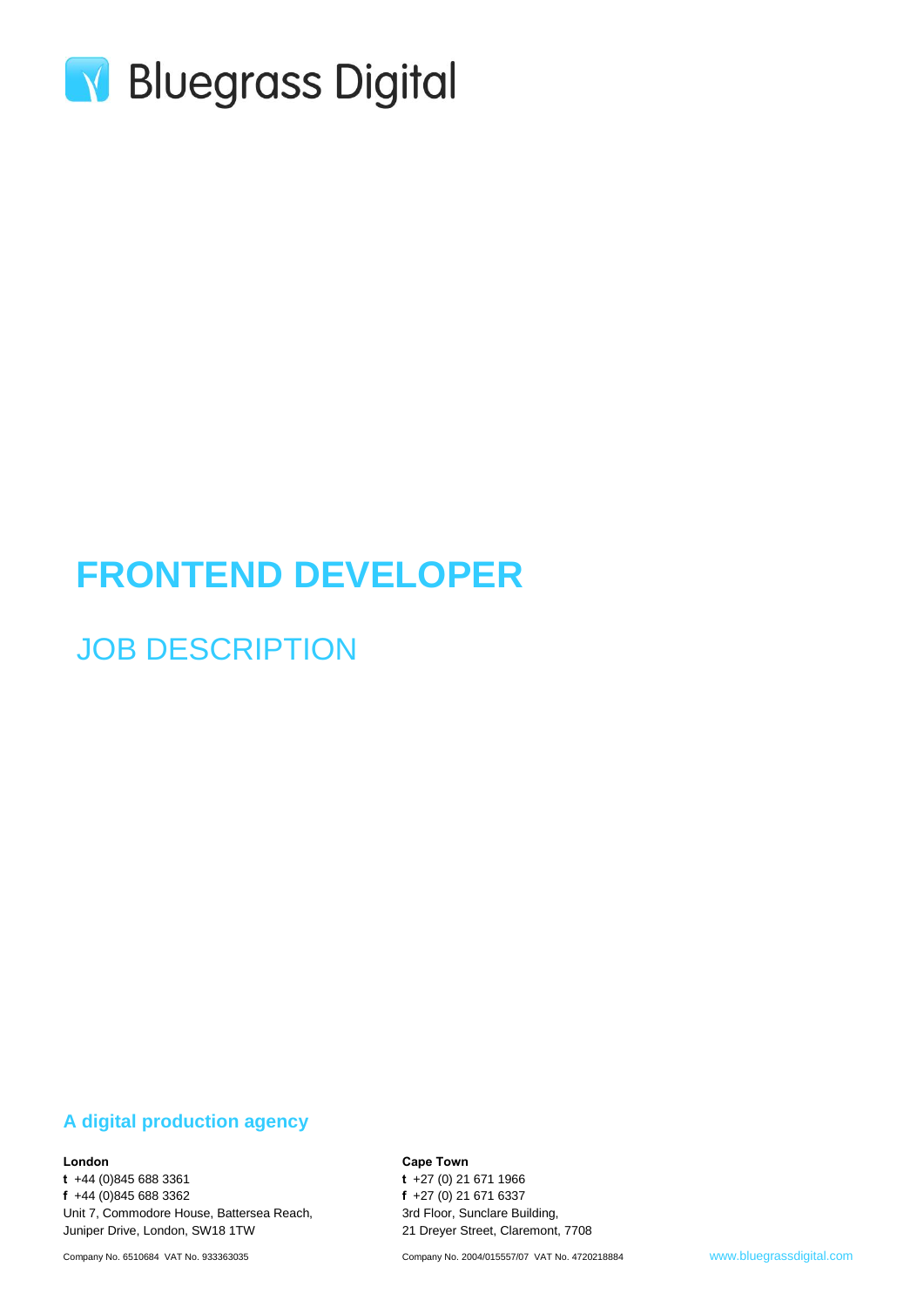### **Overview**

Bluegrass Digital is a leading digital production agency, working with both South African and International client accounts. We are looking for a mature Frontend web developer to join us. You will be energetic; passionate about using the latest technologies; and eager to grow your skills by working complex responsive website projects, HTML5 apps, API integrations. You will work on some big brand names, some small brand names, build some cool projects and have fun all the way giving you exposure to the latest technologies being used on the web today.

#### **SKILLS REQUIRED**

- Minimum of three+ years' experience in web development
- Experience slicing PSD's to a very high standard and accuracy
- Sketch, Adobe Photoshop, Illustrator, Zeplin, Invision
- HTML5 / XHTML
- CSS / CSS3
- Scss / LESS (CSS Pre-processors)
- JavaScript (AngularJS, ReactJS, JQuery)
- Responsive Frameworks (Bootstrap, ZURB Foundation, Skeleton.js)
- HTML5 Mobile apps experience (Cordova; Ionic)
- $\bullet$  AJAX
- JSON / REST
- Gulp/Grunt
- Performance optimisation techniques
- Source control versioning (i.e Mercurial, Git)
- Good understanding of UX and ability to question usability where required

#### **SKILLS ADVANTAGEOUS**

- Knowledge of CMS products like Wordpress, Drupal and/or Umbraco CMS
- PHP / MySQL / SQLite/ MongoDB
- SnapSVG
- Facebook developer knowledge i.e. Facebook Connect, JS SDK, Developer API

#### **PERSONAL SKILLS / ATTRIBUTES**

- A code lover, with interesting hobby projects, open source contributions or proven talent through great work experience & results
- Multi-tasking skills & ability to comfortably juggle multiple requirements
- **Energetic and eager to build some cool software**
- Honest & ethical
- Punctual & professional
- Creative thinker
- Excellent communication skills, with the ability to express yourself well to clients (if required)